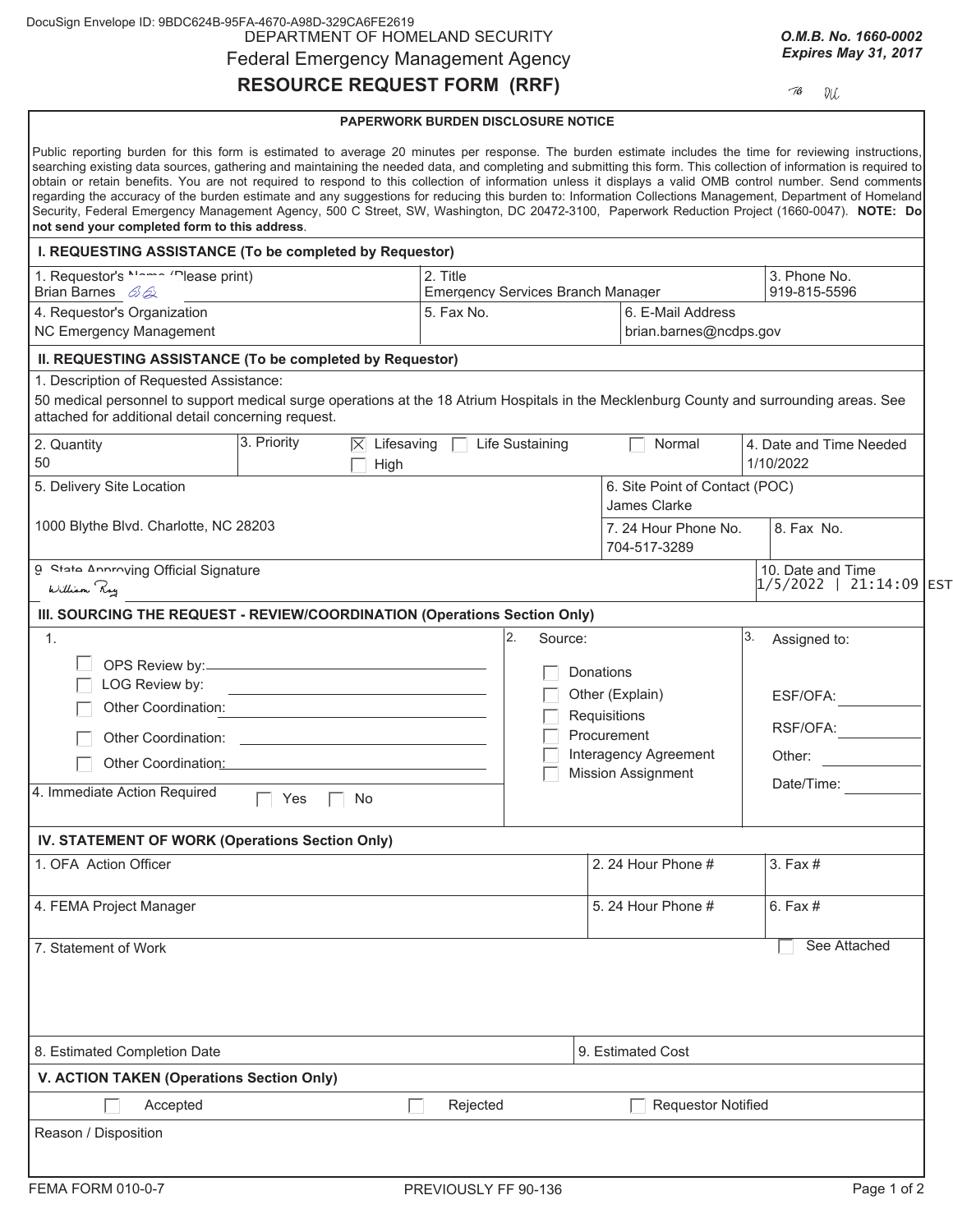## **RESOURCE REQUEST FORM (RRF)**

| <b>TRACKING INFORMATION (FEMA Use Only)</b>                                                                                                                                                                                                                                                                                                                                                                                                                                                                                                          |                    |                      |                         |  |  |  |  |  |  |
|------------------------------------------------------------------------------------------------------------------------------------------------------------------------------------------------------------------------------------------------------------------------------------------------------------------------------------------------------------------------------------------------------------------------------------------------------------------------------------------------------------------------------------------------------|--------------------|----------------------|-------------------------|--|--|--|--|--|--|
| <b>ECAPS/NEMIS Task ID:</b>                                                                                                                                                                                                                                                                                                                                                                                                                                                                                                                          | Resource Request # | Program Code/Event # |                         |  |  |  |  |  |  |
| Received by (Name and Organization)                                                                                                                                                                                                                                                                                                                                                                                                                                                                                                                  | State              | Date/Time Received   | Originated<br>as verbal |  |  |  |  |  |  |
| <b>INSTRUCTIONS</b>                                                                                                                                                                                                                                                                                                                                                                                                                                                                                                                                  |                    |                      |                         |  |  |  |  |  |  |
| Items on the Resource Request form that are not specifically listed are self-explanatory. Indicate "see attached" in any field for which additional<br>space or more information is required.                                                                                                                                                                                                                                                                                                                                                        |                    |                      |                         |  |  |  |  |  |  |
| I. Who is requesting assistance? Completed by requestor.                                                                                                                                                                                                                                                                                                                                                                                                                                                                                             |                    |                      |                         |  |  |  |  |  |  |
| II. What needs to be done? Completed by requestor.                                                                                                                                                                                                                                                                                                                                                                                                                                                                                                   |                    |                      |                         |  |  |  |  |  |  |
| Description of Requested Assistance: Detail of resource shortfalls, statement of deliverable, or simply state problem/need.                                                                                                                                                                                                                                                                                                                                                                                                                          |                    |                      |                         |  |  |  |  |  |  |
| Priority: The requestor's priority, which may differ from the priority in BOX III.                                                                                                                                                                                                                                                                                                                                                                                                                                                                   |                    |                      |                         |  |  |  |  |  |  |
| Site POC: The person at the delivery site coordinating reception and utilization of the requested resources. 24-hour contact information<br>required.                                                                                                                                                                                                                                                                                                                                                                                                |                    |                      |                         |  |  |  |  |  |  |
| If for Direct Federal Assistance (DFA), State Approving Official: Signature certifies that:                                                                                                                                                                                                                                                                                                                                                                                                                                                          |                    |                      |                         |  |  |  |  |  |  |
| (1) State and local governments cannot perform, nor contract for the performance of the requested work;<br>(2) Work is required as a result of the event, not a pre-existing condition; and<br>(3) The State is providing the required assurances found in 44 CFR, Section 206.208.                                                                                                                                                                                                                                                                  |                    |                      |                         |  |  |  |  |  |  |
| III. Action Review/Coordination (OPS Section Use Only): Completed by the Operations Section Chief or Resource Capability Branch Director.                                                                                                                                                                                                                                                                                                                                                                                                            |                    |                      |                         |  |  |  |  |  |  |
| Accept/Reject: Operations Section Chief or Resource Capability Branch Director accepts or rejects the request; provide reason if rejection. If<br>request accepted, coordinates with others, i.e., Branch Directors or Group Supervisors, begins to determine best means of fulfilling request. All<br>involved in coordination should check appropriate box and initial or print their name.                                                                                                                                                        |                    |                      |                         |  |  |  |  |  |  |
| Assigned to: Operations Section Chief or Resource Capability Branch Director assigns tasks origination, may indicate the OFA Action Officer.<br>Operations Section Chief may also indicate the Action Officer if known, or tasked organization may make this assignment. This may be<br>Emergency Support Function, internal FEMA Organization (i.e.; Logistics), or other organization.                                                                                                                                                             |                    |                      |                         |  |  |  |  |  |  |
| Date/Time Assigned: Operations Section Chief or Resource Capability Branch Director provides date and time of when sourcing should begin.                                                                                                                                                                                                                                                                                                                                                                                                            |                    |                      |                         |  |  |  |  |  |  |
| IV. Statement of Work (OPS Section Use Only): Completed by the Operations Section Chief or Resource Capability Branch Director.                                                                                                                                                                                                                                                                                                                                                                                                                      |                    |                      |                         |  |  |  |  |  |  |
| OFA Action Officer: Ops Section Chief obtains from OFA if request fulfilled by a MA; 24-hr phone/fax required. Information used in eCAPS.                                                                                                                                                                                                                                                                                                                                                                                                            |                    |                      |                         |  |  |  |  |  |  |
| FEMA Project Manager: Provided by Operations Section Chief; a Region PFT; 24-hr phone/fax required. Information used in eCAPS.                                                                                                                                                                                                                                                                                                                                                                                                                       |                    |                      |                         |  |  |  |  |  |  |
| Statement of Work: Description of tasks to be performed. Could be to assess a problem and report back, or could be to proceed with a specific<br>action. If 40-1 or MA, this goes in "justification" tab in eCAPS.                                                                                                                                                                                                                                                                                                                                   |                    |                      |                         |  |  |  |  |  |  |
| V. Action Taken (OPS Section Use Only): Completed by Operations Section Chief, Resource Capability Branch Director, MA Unit or Logistics.                                                                                                                                                                                                                                                                                                                                                                                                            |                    |                      |                         |  |  |  |  |  |  |
| Resource Request Results: Ops Section Chief, Resource Support Section Chief, MA Unit, or LOG should note what type of document the<br>action resulted in by "checking" the appropriate box i.e., Mutual Aid, Donations, Requisition, Procurement, IA, MA, Other. If "Other" is selected<br>write in appropriate response or state "see below" and give detail description in "Disposition" field. "Disposition" field should note steps taken to<br>complete the Action, and personnel, sub-tasked agencies, contracts and other resources utilized. |                    |                      |                         |  |  |  |  |  |  |
| TRACKING INFORMATION. Completed by Action Tracker. Required for all requests.                                                                                                                                                                                                                                                                                                                                                                                                                                                                        |                    |                      |                         |  |  |  |  |  |  |
|                                                                                                                                                                                                                                                                                                                                                                                                                                                                                                                                                      |                    |                      |                         |  |  |  |  |  |  |